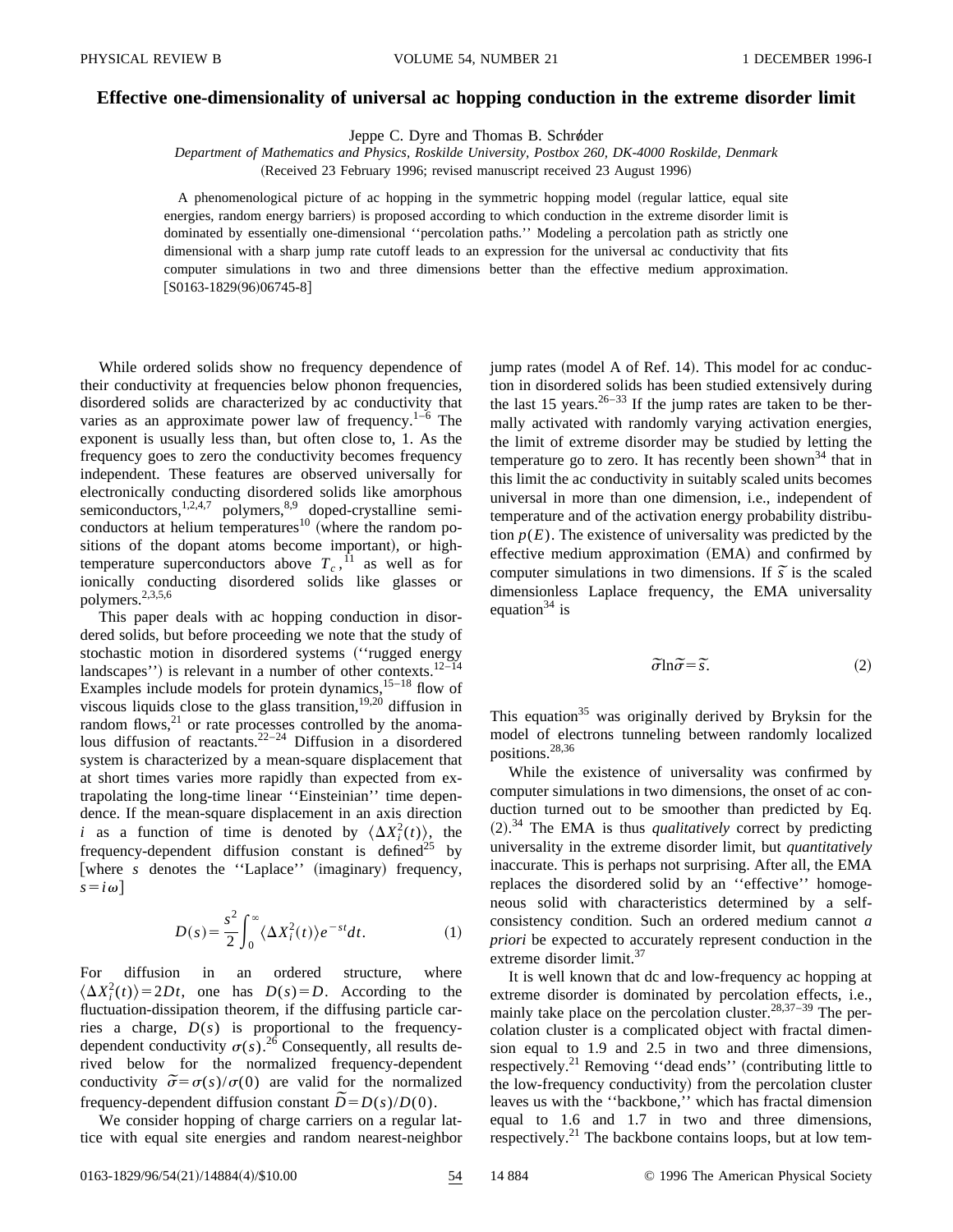

FIG. 1. log-log plot of computer simulations (symbols) of lowtemperature ac conductivity in three dimensions at real Laplace frequencies  $s$  ( $s = i\omega$ ) for four different activation energy probability distributions, compared to the PPA  $[Eq. (11),$  solid curve] and to the zero-temperature limit of the EMA universality equation  $(2)$ , dashed curve. The dimensionless Laplace frequency  $\tilde{s}$  is defined by Eq.  $(10)$ —however, a further  $(\text{minor})$ <br>Laplace frequency  $\tilde{s}$  is defined by Eq.  $(10)$ —however, a further  $(\text{minor})$ empirical rescaling was applied to focus exclusively on the *shape* of the empirical rescaling was applied to focus exclusively on the *shape* of the conductivity curve;  $\tilde{\sigma}$  is defined by  $\tilde{\sigma} = \sigma(\tilde{s})/\sigma(0)$ . The jump rates are given by  $\Gamma = \Gamma_0 \exp(-\beta E)$ , where  $\beta$  is the inverse temperature and the activation energy *E* is chosen randomly according to the following probability distributions (Ref. 40): asymmetric Gaussian  $[p(E) \propto \exp(-E^2/2)$ ,  $0 \leq E \leq \infty$ ] ( $\times$ ), Cauchy  $[p(E) \propto 1/(1+E^2), 0 \leq E \leq \infty$ ] (+), exponential  $[p(E)=\exp(-E), 0\leq E\leq \infty]$  ( $\diamond$ ), and box  $[p(E)=1, 0\leq E\leq 1]$  ( $\square$ ). To speed up the calculations all jump rates with activation energy larger than  $E_c + K/\beta$  were set to zero, where  $E_c$  is defined from the bond percolation threshold in Eq.  $(3)$ . By varying the factor *K* the maximum errors introduced by this approximation were estimated to be below 1% for both  $\sigma(0)$  and by this approximation were estimated to be below 1% for both  $\sigma(0)$  and  $\tilde{\sigma}(\tilde{s})$  for the *K* = 6.4 used for the data presented here. In terms of the dimen- $\sigma(s)$  for the  $\kappa$  = 6.4 used for the data presented here. In terms of the dimensionless inverse temperature  $\tilde{\beta} = \beta/p(E_c)$  the figure shows data for 100 averages of simulations of cubic lattices with linear dimension  $N$  where  $(a)$ betages of simulations of cubic fattices with finear dimension *N* where (a)  $\tilde{\beta}$  = 80 (*N*=29), (b)  $\tilde{\beta}$  = 160 (*N*=54), and (c)  $\tilde{\beta}$  = 320 (*N*=100) [by varying *N*, the maximum errors introduced by using finite lattices are estimated to be below 30% and 5% for  $\sigma(0)$  and  $\tilde{\sigma}(\tilde{s})$ , respectively]. This figure to be below 30% and 5% for  $\sigma(0)$  and  $\tilde{\sigma}(\tilde{s})$ , respectively]. shows that the ac conductivity becomes universal at low temperatures and that the PPA gives a better fit to data than the EMA universality equation.

peratures one branch of a loop usually has a much higher conductivity than others. The dimension of the actual conduction paths must thus be lower than the dimension of the backbone. Given these arguments, we now make the simplest possible assumption by regarding the conducting paths as one dimensional. This approach, which works well for impedance networks in the extreme disorder limit, $40$  is referred to as the "percolation path approximation" (PPA).

It should be stressed that the PPA is an approximation that builds on a highly phenomenological picture of conduction in the extreme disorder limit. In a sense, the PPA may be viewed as being complementary to the EMA: In the EMA the disordered medium is replaced by a homogeneous medium of the same dimension (determined by a selfconsistency condition), while in the PPA the disordered medium is replaced by one dimensional conduction paths (determined by percolation arguments).

To summarize, in the PPA conduction takes place via ''percolation'' paths that have two characteristics: They are strictly one dimensional and they only involve activation energies up to the "percolation energy"  $E_c$ . This quantity, which is known to be the activation energy of the dc conductivity, $4^{1,42}$  is defined from the bond percolation threshold  $p_c$  by

$$
p_c = \int_0^{E_c} p(E)dE.
$$
 (3)

The purpose of this paper is to show that the PPA approach to ac conduction in the extreme disorder limit, reminiscent of to a conduction in the cateline disorder limit, reliminscent of the "conducting path model,"<sup>43,44</sup> gives a good representation of computer simulations. We thereby indirectly confirm the recent findings of Brown and Esser,  $45$  according to which the actual paths of particles in disordered systems become predominantly one dimensional when the disorder is strong.

Unfortunately, the one-dimensional hopping model behind the PPA is not analytically solvable. Below we derive an approximation to the PPA utilizing the *one-dimensional* EMA, which is known to work very well<sup>46</sup> [this is confirmed below in Fig.  $2(a)$ ]. We then show by computer simulations that this one-dimensional EMA, henceforth identified with the PPA, gives a better representation of the universal lowtemperature ac hopping conductivity in two and three dimensions than Eq.  $(2)$  does.

To arrive at the PPA, hopping in one dimension with a sharp activation energy cutoff is addressed [i.e.,  $p(E)=0$  for  $E>E_c$  and  $p(E_c)$  > 0]. In the "rationalized" unit system where the conductivity for a homogeneous system is equal to the jump rate, $29$  the EMA equation for the ac conductivity  $\sigma(s)$  in one dimension<sup>26,29,33,34,46–50</sup> is (where  $\Gamma$  is the jump rate and the brackets denote an average over the jump rate probability distribution)

$$
\langle (\Gamma - \sigma) / [\sigma + (1 - s\widetilde{G})(\Gamma - \sigma)] \rangle = 0.
$$
 (4)

Here,  $\tilde{G}$  is the diagonal element of the Green's function for a random walk on a one-dimensional lattice with uniform jump rate  $\sigma$  (the "effective medium"); *s* $\widetilde{G}$  is given<sup>34,46,50</sup> by

$$
s\widetilde{G} = (1 + 4\sigma/s)^{-1/2}.
$$
 (5)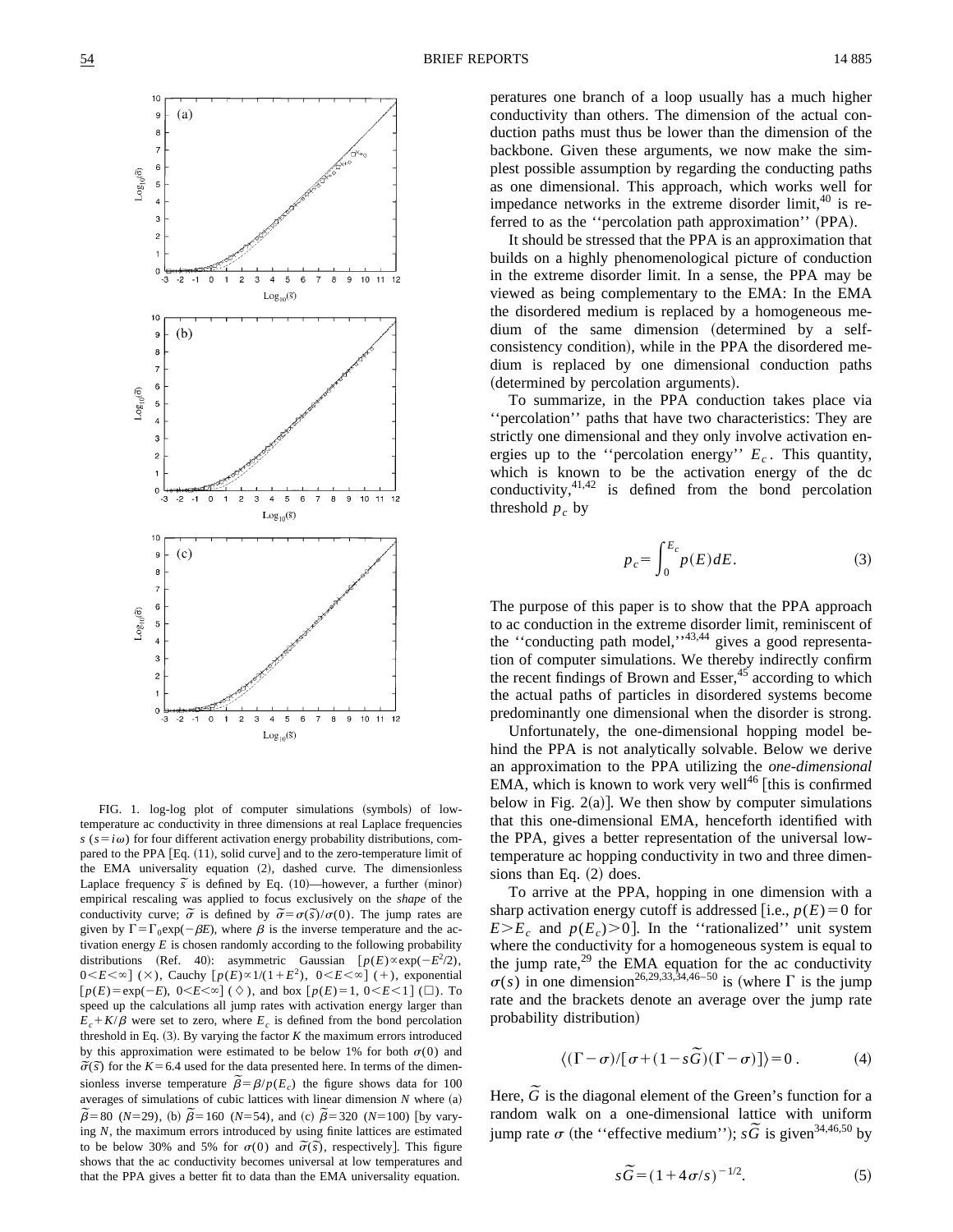We are only concerned with relatively low frequencies where  $s\tilde{G} \le 1$ . To lowest order in  $s\tilde{G}$ , Eq. (4) implies<sup>51</sup>

$$
1/\sigma = \langle 1/(\Gamma + s\widetilde{G}\sigma) \rangle. \tag{6}
$$

The right-hand side may be expanded as a power series in  $sG\sigma$ , leading to

$$
\frac{1}{\sigma} = \sum_{n=0}^{\infty} \left( -s \widetilde{G} \sigma \right)^n \langle \Gamma^{-(n+1)} \rangle. \tag{7}
$$

Since  $\Gamma = \Gamma_0 \exp(-\beta E)$ , where  $\beta$  is the inverse temperature, the average  $\langle \Gamma^{-(n+1)} \rangle$  is easily evaluated in the lowthe average  $\langle 1 \rangle^{\text{(m)}}$  is easily evaluated in the low-<br>temperature limit: If  $\tilde{\beta} = \beta / p(E_c)$ , one finds to leading order temper<br>in 1/*β* 

$$
\langle \Gamma^{-(n+1)} \rangle = \int_0^{E_c} \Gamma_0^{-(n+1)} e^{(n+1)\beta E} p(E) dE = \frac{\Gamma(E_c)^{-(n+1)}}{(n+1)\tilde{\beta}}.
$$
\n(8)

When this is substituted into Eq.  $(7)$  the following is obtained:

$$
\frac{1}{\sigma} = \sum_{n=0}^{\infty} \left( -s\widetilde{G}\sigma \right)^n \frac{\Gamma(E_c)^{-(n+1)}}{(n+1)\widetilde{\beta}} = \frac{1}{\widetilde{\beta}s\widetilde{G}\sigma} \ln \left[ 1 + \frac{s\widetilde{G}\sigma}{\Gamma(E_c)} \right].
$$
\n(9)

Letting *s* go to zero we find  $\sigma(0) = \widetilde{\beta} \Gamma(E_c)$ . Introducing the dimensionless Laplace frequency

$$
\widetilde{s} = \left[ \widetilde{\beta}^2 / 4 \sigma(0) \right] s,\tag{10}
$$

one finds that, whenever  $s\tilde{G} \ll 1$ , Eq. (5) implies one finds that, whenever  $sG \ll 1$ , Eq. (5) implies<br> $\tilde{\beta}s\tilde{G} = \sqrt{\tilde{s}/\tilde{\sigma}}$  [where as in Eq. (2)  $\tilde{\sigma} = \sigma/\sigma(0)$ ]. Substituting  $\beta sG = \sqrt{s/\sigma}$  [where as in Eq. (2)  $\sigma = \sigma/\sigma(0)$ ]. Substituting<br>this and  $\Gamma(E_c) = \sigma(0)/\overline{\beta}$  into Eq. (9) finally leads to the PPA expression

$$
\sqrt{\tilde{\sigma}} \ln[1 + \sqrt{\tilde{s}\tilde{\sigma}}] = \sqrt{\tilde{s}}.\tag{11}
$$

Due to the factor  $\overline{\beta}$  in  $\overline{\beta} s\overline{G} = \sqrt{\overline{s}/\overline{\sigma}}$ , as the temperature is lowered towards zero the condition  $s\bar{G} \ll 1$  is obeyed in a wider and wider range of dimensionless frequencies. Note that Eqs.  $(10)$  and  $(11)$  imply that the frequency marking the onset of ac conduction in real units has roughly the same activation energy as the dc conductivity.<sup>31</sup> We also note that Eq.  $(11)$  implies that the equilibrium mean-square displacement at short times varies proportionally to  $1/\ln^2(t^{-1})$ .<sup>52</sup>

We have carried out computer simulations of lowtemperature ac hopping in one, two, and three dimensions using the Fogelholm algorithm $53$  to reduce the ac Miller-Abrahams electrical equivalent circuit of hopping $54-56$  according to a recently proposed scheme.<sup>34</sup> While standard Monte Carlo techniques can hardly be used for simulations at Monte Carlo techniques can hardly be used for simulations at inverse temperatures above  $\tilde{\beta} = 20,45,57$  the new scheme can be used at much lower temperatures (in our simulations up to be used at much lower temperatures (in our simulations up to inverse temperatures of  $\tilde{\beta}$  = 320). Figure 1 shows the results of our simulations of low-temperature ac hopping in three dimensions at real Laplace frequencies. Results are shown for averages of 100 simulations of the ac conductivity for four different activation energy probability distributions at four different activation energy probability distributions at the following inverse temperatures: (a)  $\tilde{\beta}$  = 80, (b)  $\tilde{\beta}$  = 160, the following inverse temperatures: (a)  $\beta$ =80, (b)  $\beta$ =160, and (c)  $\tilde{\beta}$ =320. The solid curve is the PPA [Eq. (11)] and





FIG. 2. The slope of the log-log plot of  $\tilde{\sigma}(\tilde{s})$  at real Laplace frequencies, *d* $log_{10}(\vec{\sigma})/dlog_{10}(\vec{s})$ , as function of  $log_{10}(\vec{\sigma})$  for simulations at the dimen $a \log_{10}(\sigma) / a \log_{10}(s)$ , as function of  $\log_{10}(\sigma)$  for simulations at the dimensionless inverse temperature  $\tilde{\beta} = 320$  in (a) one dimension (100 averages of 8192 point lattices), (b) two dimensions  $(30 \text{ averages of } 880 \times 880 \text{ lattices}),$ and (c) three dimensions (100 averages of  $100 \times 100 \times 100$  lattices) for the four activation energy probability distributions of Fig. 1. The simulations in one dimension were carried out with a sharp activation energy cutoff at  $E=1$  in order to show the validity of the one-dimensional EMA used in deriving Eq.  $(11)$ . In two and three dimensions, as in Fig. 1, the smallest jump rates were set to zero to speed up the simulations. The simulations are compared to the predictions of the PPA [solid curve, Eq.  $(11)$ ] and to the EMA universality equation [dashed curve, Eq. (2)]. Both the EMA and the **EMA** universantly equation [dashed curve, Eq. ( $\angle$ )]. Both the EMA and the PPA predict that the slope of the log-log plot goes to 1 as  $\tilde{s} \rightarrow \infty$ , as seen in experiment (Ref. 1). However, the PPA works better than the EMA in two dimensions and much better than the EMA in three dimensions.

the dashed curve is the EMA universality equation  $(2)$ . Empirical rescalings of the frequency were allowed in order to focus only on the *shape* of the conductivity curves. Figure 1 shows that universality is approached as the temperature goes to zero and that the PPA gives a quite good fit to the universal ac conductivity in three dimensions.

The universality may be studied without use of empirical rescalings by plotting the slope of the log-log plot, rescalings by plotting the slope of the log-log plot,<br> $dlog_{10}(\vec{\sigma})/dlog_{10}(\vec{s})$ , as a function of  $log_{10}(\vec{\sigma})$ . This is done in Fig. 2 for the same activation energy probability distribuin Fig. 2 for the same activation energy probability distributions as in Fig. 1 for  $\widetilde{\beta}$  = 320 data from computer simulations